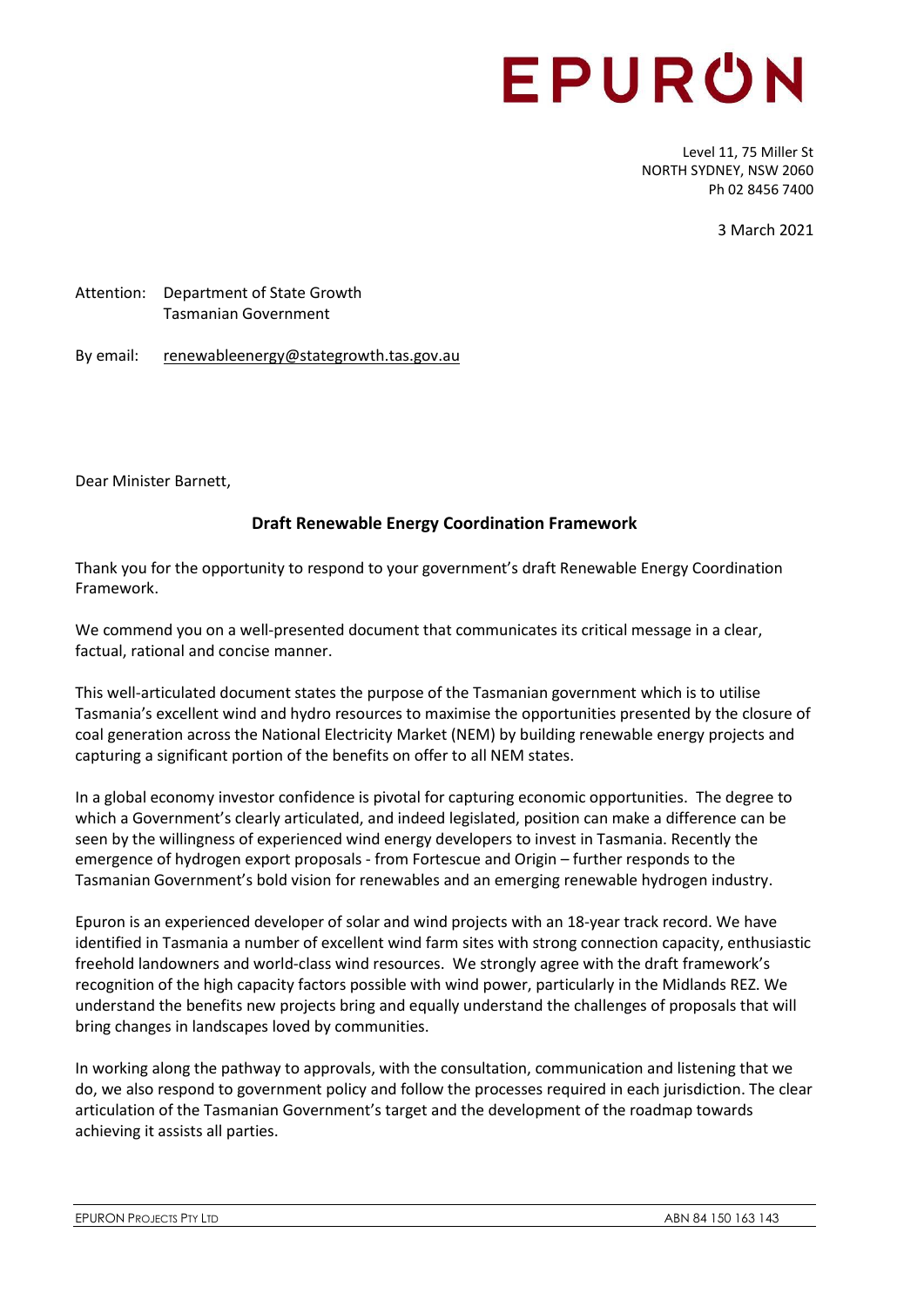Acknowledging changes made to views and landscapes, renewable energy companies like Epuron seek to maximise the benefits of their projects for neighbours and for local communities through community benefit schemes. As there will be a number of projects in each Renewable Energy Zone, Epuron is aligned with the Government in looking to facilitate a strategic approach to schemes aimed at benefitting communities to ensure that projects are socially, environmentally and economically sustainable and bring targeted, optimized benefits.

We commend this Framework for spelling out the details of the Tasmanian Government's target. The new variable generation target proposed of 9,950 MW across the three AEMO Tasmanian Renewable Energy Zones would bring significant benefits.

Using Epuron's experience and understanding of how community benefits have been implemented in wind projects around the NEM and translating that to a basis of 10,000 MW of wind energy for example could mean:

| Some of the potential benefits from 10,000 MW of renewable energy - indicative figures |                                                                                                                                                                                  |
|----------------------------------------------------------------------------------------|----------------------------------------------------------------------------------------------------------------------------------------------------------------------------------|
| Community benefits                                                                     | over \$5 million dollars to Tasmanian communities annually<br>$\bullet$<br>assuming an annual payment of \$3,000* per 6MW turbine<br>installed                                   |
|                                                                                        | more than \$125 million over a 25-year wind farm term*                                                                                                                           |
| Landowner payments                                                                     | \$50 million* annually in landowner payments across Tasmania<br>$\bullet$<br>assuming a mainland average payment<br>results in significant flow-on spending and benefits locally |
|                                                                                        | \$1,250 million* in Tasmanian landowner payments over 25 years                                                                                                                   |
| Regional jobs                                                                          | around 330 well-paid, well-trained, full-time operation and<br>$\bullet$<br>maintenance jobs in regional Tasmania - assuming 10 jobs per 300<br>MW in wind farm locations        |

\*excluding indexation

An orderly transition towards the Tasmanian Renewable Energy Target minimises cost and risk for all and allows planning for the benefits that can flow. If the number of projects moving to construction is known and coordinated regionally it allows companies offering for example: construction, civil, electrical, transport, logistics and other services, to plan, to recruit, to skill up their workforce and to be ready to step into contracts with minimised supply and demand bottlenecks and layoffs. It also leaves a legacy of skilled, trained workers for the investments that follow.

We know that renewable energy pushes down electricity prices, and Tasmanian wind power is amongst the lowest cost sources of new generation in the NEM. There is an emerging market for green hydrogen. This will in turn bring more investment and more jobs to Tasmania as it becomes preferred supplier for energy exports to countries with limited ability to generate their own renewable energy but which also have 'net zero' targets for carbon emissions within the next 30 years.

We acknowledge the Government's clear explanation of Tasmania's unique situations. Tasmania has mainly State-owned enterprises in the stationary energy sector - generation, transmission and retail - and a government-controlled transmission connection to the National Electricity Market.

There are without doubt great opportunities associated with private generation engaging in the State's 200% target even when 100% has been achieved and the government controls export to market and retail options. Acknowledging the link between coal retirements on the mainland, the timing of export options and local demand changes and the sequencing challenges associated, it is appreciated that the Government will consider mechanisms to address the various barriers to the successful take up of its target.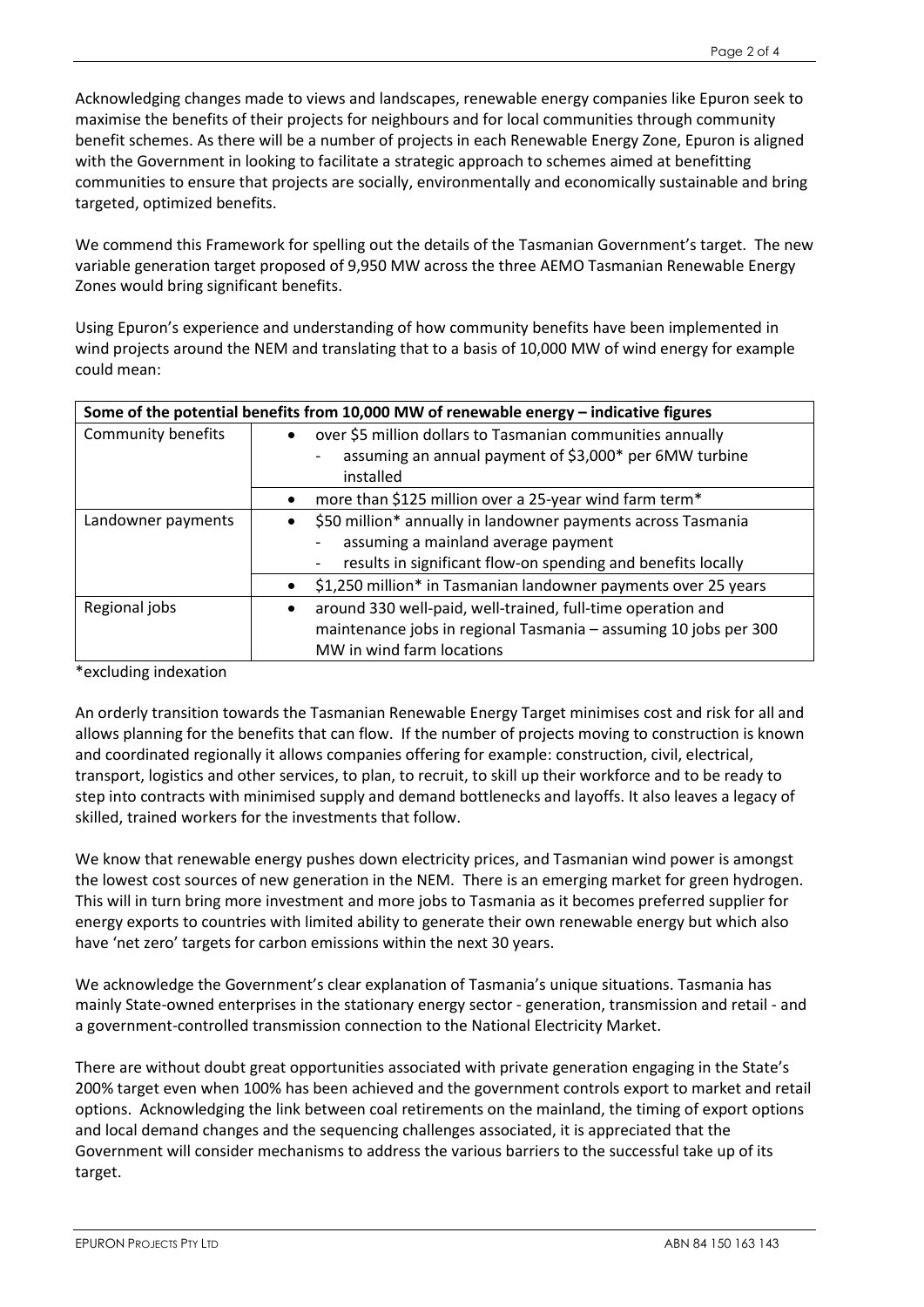A few specific issues are worthy of mention.

## *Planning Process*

The role of the planning process is not well understood in communities. A flowchart showing the stages, requirements and opportunities for public submissions as a project moves through the planning process may be useful. Each project and company has their own version. A reader-friendly government version which aligns to the framework may assist.

# *Council decision-making*

The high-investment development applications for the infrastructure projects required under the TRET are decided by local councils. The representative democracy embraced by this decision pathway is undisputed. Councils are required to make their decisions consistent with planning legislation and schemes. Resourcing constraints mean this may sometimes cause delays to projects and significant expense to councils. There may be an opportunity for independent planning guidance at the planning decision meetings of council.

## *Land tenure*

Many land parcels in Tasmania are large. As infrastructure projects require secure tenure, registrable on title, it is often appropriate that the land be subdivided either for freehold or leasehold purposes. However, restrictive timeframes and subdivision requirements apply which are not always consistent with the timing or tenure requirements of such large projects. Certainty of tenure at the relevant time is a key requirement for such significant investment. We would be pleased to discuss this in more detail with the team at Renewables Tasmania.

Thank you for the opportunity to comment on the Framework. We look forward to working on our projects within your Framework to help achieve your targets.

Please do not hesitate to contact us if we can provide any further information.

Yours sincerely,

**MARTIN POOLE EXECUTIVE DIRECTOR EPURON**

## **Epuron Background**

Epuron has been developing solar and wind energy projects in Australia since 2003. Our track record of renewable energy development in Australia is second to none. Our experience stretches from site identification, through all phases of development and into construction and operation. Epuron's primary focus is as an independent developer where completed development projects are transferred to various utilities, suppliers or financial partners at the capital investment stage.

Epuron is a founding signatory to the Clean Energy Council's Best Practice Charter for Renewable Energy Developments. We commit to honouring the Best Practice Charter in our renewable energy projects. We work closely with local communities and key stakeholders to provide broad social and environmental benefits.